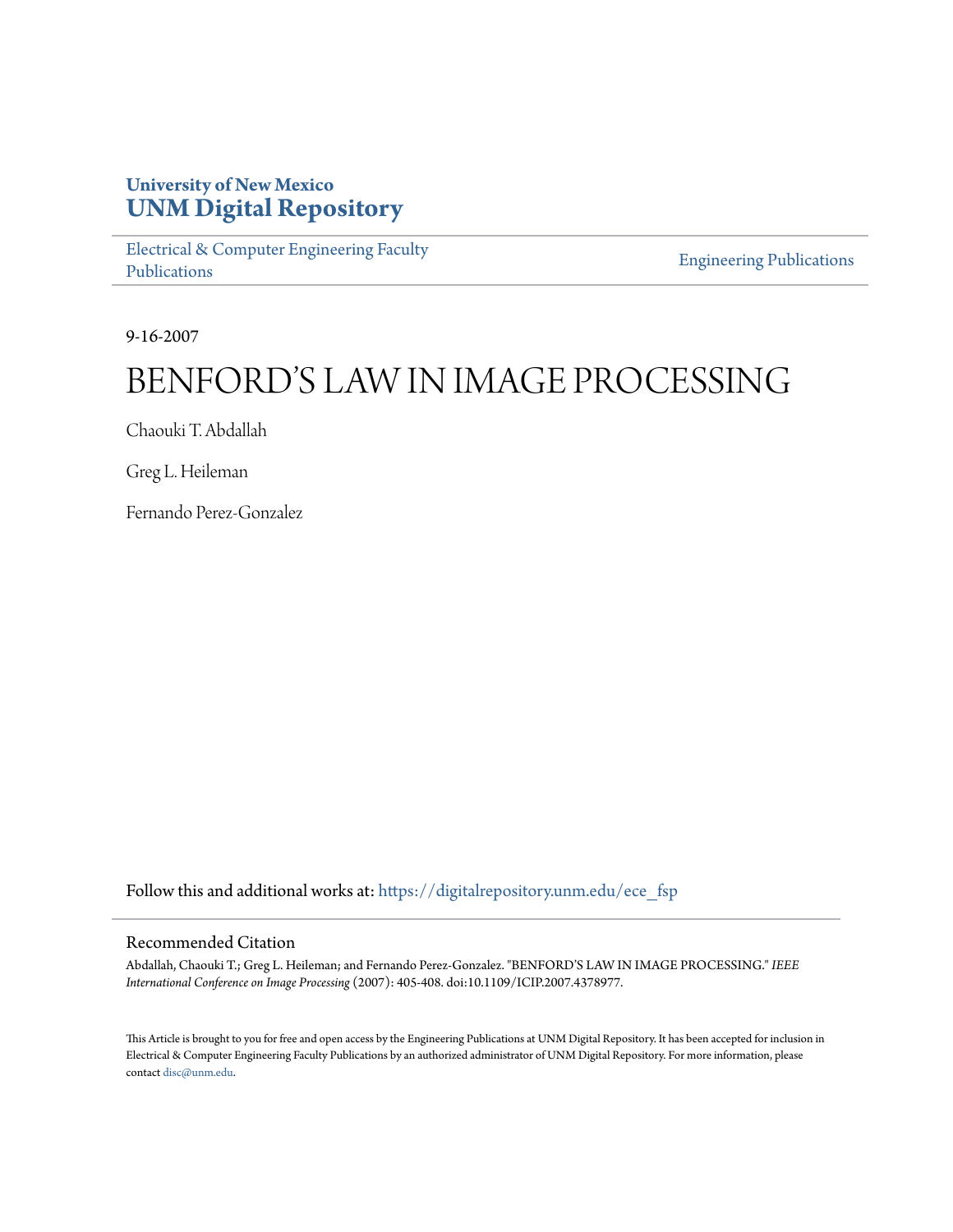### BENFORD'S LAW IN IMAGE PROCESSING

*Fernando Perez-Gonz ´ alez ´* † *, Greg L. Heileman* <sup>∗</sup> *and Chaouki T. Abdallah* <sup>∗</sup>

† Dept. Teor´ıa de la Senal y Comunicaciones, ETSI Telecom., Universidad de Vigo, 36200 Vigo, Spain; ˜ ∗ ECE Dept. University of New Mexico, Albuquerque, NM 87131, USA

#### ABSTRACT

We present a generalization of Benford's law for the first significant digit. This generalization is based on keeping two terms of the Fourier expansion of the probability density function of the data in the modular logarithmic domain. We prove that images in the Discrete Cosine Transform domain closely follow this generalization. We use this property to propose an application in image steganalysis, namely, detecting that a given image carries a hidden message.

*Index Terms*— Benford's law, DCT, Fourier series, setaganalysis, watermarking.

#### 1. INTRODUCTION

Benford's law of "anomalous digits" was enunciated by General Electric's physicist Frank L. Benford in 1938 [?], and predicts the frequency of appearance of the most significant digit (MSD) for a broad range of natural and artificial data. Given a number in decimal form, the MSD is simply the leading digit of the mantissa (assuming that the exponent is a power of 10); hence, the MSD cannot take the value 0. For instance, the MSD of 2.85 is 2, and the MSD of 0.0034 is 3. Benford's law tells that the probability that the MSD take the value *d* ∈ {1, 2, · · · , 9} is

$$
P(d) = \log_{10}(1 + 1/d) \tag{1}
$$

Since Benford's paper, many works have made significant contributions at both the fundamental and the application levels. It can be safely said that the underlying mechanisms that make Benford's law hold in many useful situations are known; these will be briefly reviewed in Section ??. On the other hand, at a practical level, Benford's law has been shown to apply to half-life time of radioactive particles [?], financial data [?], regression coefficients, and many other types of data. Of particular interest for our purposes is the work by J.M. Jolion [?], who showed that Benford's law holds reasonably well in gradient images and in pyramidal decompositions based on the Laplace transform. To the best of our knowledge, the only other work dealing with Benford's law for images is due to E. Acebo and M. Sbert [?], who proposed the use of Benford's law to determine whether synthetic images were generated using physically realistic methods, although the fact that many real images do not follow Benford's law (see Section ??) puts this application in question.

In this paper we show that while images in the "pixel" domain seem not to obey Benford's law, the situation changes quite dramatically when they are transformed using the Discrete Cosine Transform (DCT). Furthermore, we will present a generalization of Benford's law, based on Fourier analysis, that leads to a much closer fit to the observed digits frequencies. We will also give a theoretical explanation of why images in the DCT domain satisfy the generalized law; such explanation heavily relies on well known and thoroughly tested statistical properties of DCT coefficients. Finally, we will hint at some possible applications in forensics, by showing how the Fourier-based formulation can be used to detect whether an image has been watermarked.

#### 2. BACKGROUND

In this Section we will recall some of the known properties that affect random variables in the context of Benford's law.

Property 1 *A random variable* X *follows Benford's law if the random variable*  $Y = \log_{10} X \mod 1$  *is uniform in* [0, 1].

A random variable satisfying this latter property is called *strong Benford*, while the domain where Y is defined is called the *Benford domain*.

Property 2 (Scale invariance): *Suppose that* X *follows Benford's law; then the random variable*  $Z = \alpha X$  *will follow Benford's law for an arbitru ary* α *if only if* X *is strong Benford.*

Besides scale invariance, it can be shown that Benford's law is also related to *base invariance*. In fact, it can be shown that a random variable is scale and base invariant if and only if it is strong Benford.

Property 3 (Product of independent random variables): *Let* X *be strong Benford, and let* Y *be another random variable indepedent of*  $X$ *. Then, the random variable*  $Z = X \cdot Y$  *is strong Benford.* 

The product interpretation connects Benford's law to *mixtures of random variables*. Mixtures of random variables are relevant in image processing after the proof by Hjorungnes et al. [?] that a Laplacian distribution (often used to model the coefficients of a block-wise DCT transform) can be written as a mixture of Gaussians whose variance is controled by an exponential distribution. Thus, if  $f_X(x)$ denotes a zero-mean unit-variance Gaussian pdf, the mixture takes the form

$$
f_Z(z) = \int_0^\infty f_X(z|\sigma^2) f_{\sigma^2}(\sigma^2) d\sigma^2 \tag{2}
$$

where  $f_{\sigma^2}(\sigma^2)$  is an exponential. Interestingly, mixtures of the general form given in (??) can be written in such a way that Property ?? can be straightforwardly applied. Indeed, the random variable Z whose pdf is  $f_Z(z)$  is obtained through (??) can be written able Z whose put is  $JZ(z)$  is obtained unough (11) can be written<br>as  $Z = X \cdot \sqrt{\Sigma}$ , with  $\Sigma$  the random variable that controls the variance. From here, it is immediate to conclude that if either X or  $\sqrt{\Sigma}$ conform to Benford's law, then Z will also do so.

This work was partially funded by *Xunta de Galicia* under projects PGIDT04 TIC322013PR, PGIDT04 PXIC32202PM, and Competitive research units program Ref. 150/2006; MEC project DIPSTICK, reference TEC2004-02551/TCM, and European Commission through the IST Programme under Contract IST-2002-507932 ECRYPT.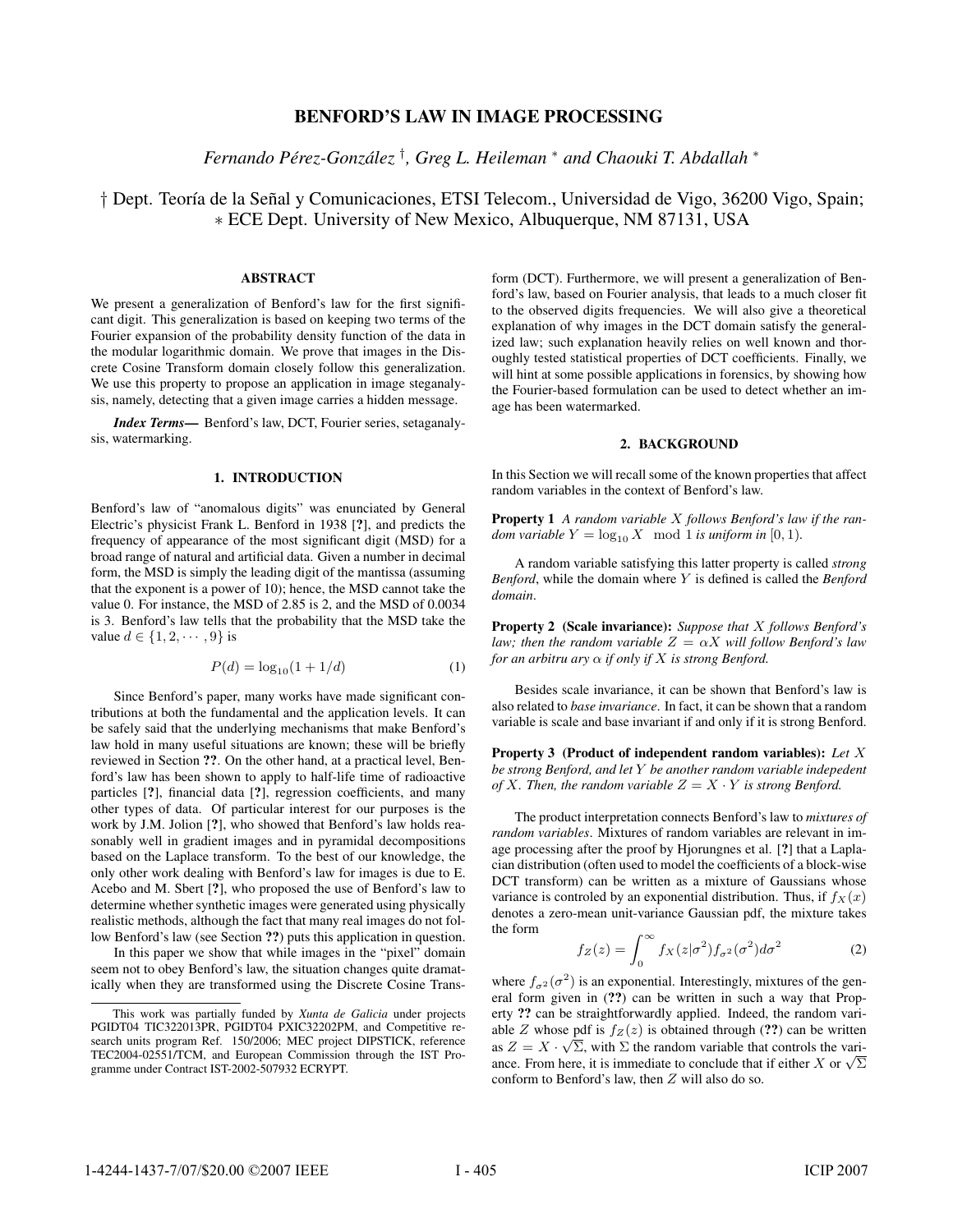

Fig. 1. Figure 'Man' used in the experiments.



**Fig. 2.** Histogram of the luminance values of 'Man' in Benford ( $log_{10}$ ) mod 1) domain (a); Distribution of the MSD corresponding to 'Man' (b).

#### 3. APPLICATION OF BENFORD'S LAW TO IMAGES

Given the seemingly good match of natural phenomena to Benford's law, it is reasonable to ask whether this will be so for images. Unfortunately, it is well known that image luminances possess a histogram that does not admit a closed-form, as there is a strong variation from picture to picture. Hence, it is highly unlikely that Benford's law, or a generalization, be applicable here. Our experiments confirm that grey-level images do not satisfy Benford's law. To illustrate, con-



Fig. 3. Histogram of the DCT values of 'Man' in Benford ( $log_{10} \mod 1$ ) domain (a); Distribution of the MSD corresponding to 'Man' (b). Block size is  $8 \times 8$ .

sider the image 'Man' shown in Fig. ?? for which the histogram of the variable  $\log_{10} X$  mod 1 is shown in Fig. ??(a). Clearly this histogram falls short of being constant, which would guarantee compliance to Benford's law. Consequently, the MSD distribution is quite different from that proposed by Benford, as plotted in Fig. ??(b).

However, one obtains quite different results when considers the block-wise DCT transform, as it is found that the coefficients thus produced match Benford's law reasonably well. Figure ??(a) shows the histogram of the variable  $\log_{10} X \mod 1$ , with X given in the block-DCT domain, for the image 'Man', while Fig. ??(b) represents the distribution of the MSD, which now lies much closer to Benford's distribution. The DCT block size used in these figures is  $8 \times 8$ ; however, similar results are obtained by considering other block sizes as well as other images. A crucial observation from Fig. ??(a) is that the histogram is not really flat, but instead can be modeled with a constant plus a sinusoidal (AC) term. This somehow suprising phenomenon was observed in all images we tried, thus suggesting a generalization of Benford's law to accommodate the extra term.

The crucial question is therefore why DCT coefficients follow this generalized form of Benford's law. The following fact is known about images in the DCT domain: the coefficients of a block-based DCT can be accurately modeled by a Generalized Gaussian (GG) distribution. For instance, let  $b^{(n)}(i,k)$ ,  $i, k \in \{0, \cdots, 7\}$  denote the  $(i, k)$ -th coefficient of the DCT of the *n*-th block. Then,  $b^{(n)}(i, k)$ for all  $n$  can be thought of as being drawn from a GG distribution. A GG distribution has the form  $f_X(x) = Ae^{-|\beta x|^c}$ , where A and  $\beta$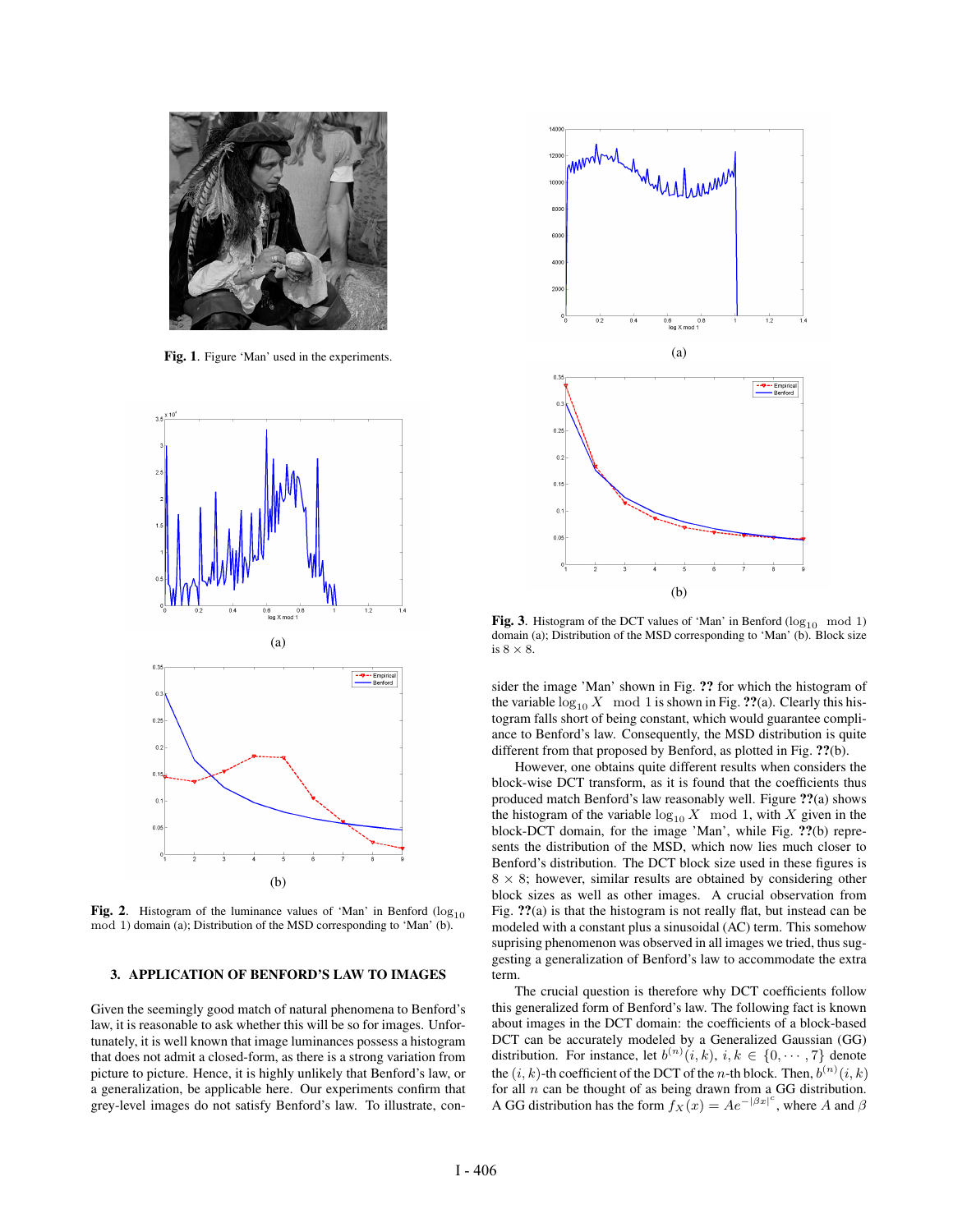are expressed in terms of c and the standard deviation  $\sigma$  as follows

$$
\beta = \frac{1}{\sigma} \left( \frac{\Gamma(3/c)}{\Gamma(1/c)} \right)^{1/2}; \ \ A = \frac{\beta c}{2\Gamma(1/c)} \tag{3}
$$

The parameter c is also regarded to as the *shaping factor*. Unfortunately, the parameters  $\sigma$  and c vary with the frequency indices  $(i, k)$ . This implies that the coefficients that we are modeling should be rather considered as being generated by a mixture of GGs.

#### 4. A FOURIER-SERIES-BASED MODEL

The sinusoidal character of the histogram in Fig. ??(a) suggests that a Fourier representation for the pdf of the variable  $\tilde{X} \triangleq \log_{10} X$ mod 1 would be plausible. We can write

$$
f_{\tilde{X}}(x) = 1 + 2 \sum_{k=1}^{\infty} |a_k| \cos(2\pi k x + \phi_k), x \in [0, 1)
$$
 (4)

where  $a_k = |a_k|e^{j\phi_k}$  is the kth Fourier coefficient. Note that this representation is valid as long as the conditions for convergence of the Fourier series are met. However, the cases of specific interest to us are those for which the magnitude of the Fourier coefficients  $|a_k|$  is small for moderate and large k. Note that the case of a strong Benford random variable corresponds to  $|a_k| = 0$  for all  $k \ge 1$ .

We want to show that a GG random variable can be very accurately modeled in the Benford domain by a distribution composed of a constant and one sinusoidal term. To this end, we compute the coefficients of its Fourier series

$$
a_n = \int_{-\infty}^{\infty} f_{\tilde{X}}(x) e^{-j2\pi nx} dx
$$
  
= 
$$
\frac{2A}{\beta c} e^{j\frac{2\pi n \log \beta}{\log 10}} \Gamma\left(\frac{-j2\pi n + \log 10}{c \log 10}\right)
$$
 (5)

The most important observation is that the magnitude of the coefficients in  $(?)$  decreases very rapidly with n. In fact, it is possible to show that

$$
|a_n|^2 = \prod_{k=0}^{\infty} \left( 1 + \frac{(2\pi n)^2}{\log^2(10)(ck+1)^2} \right)^{-1}
$$
 (6)

which, if truncated, quickly converges to the true value. Moreover, from (??) it is easy to see that the Fourier series coefficients montonically increase with the shaping factor c.

To get an idea of the magnitude of  $a_n$ , we have evaluated (??) for different values of c. For a Gaussian (i.e.,  $c = 2$ ) the following magnitudes are obtained

|  | $ a_n $   0.165849   0.0194532   0.00228155   0.00026759 |  |
|--|----------------------------------------------------------|--|

while for a Laplacian (i.e.,  $c = 1$ ) we get the following values

|  |  | $ a_n $   0.0569   0.00110   1.866 $\cdot 10^{-5}$   2.964 $\cdot 10^{-7}$ |  |
|--|--|----------------------------------------------------------------------------|--|

Finally, for  $c = 0.5$  we observe that the magnitudes are so small that even  $|a_1| = 0.00614761$ . The main consequence of all these evaluations is that for all values of the shaping gain smaller than 2 (which are typical in images), the following approximation

$$
f_{\tilde{X}}(x) \approx 1 + 2|a_1|\cos(2\pi kx + \phi_k), x \in [0, 1)
$$
 (7)



**Fig. 4.** Empirical digit distribution and generalized Benford's law.  $a_1 =$ 0.067;  $\phi_1 = -1.221$  rad.

is reasonable. In Fig. ?? we plot the theoretical MSD distribution that results after using the approximation in (??), which leads to an excellent agreement with the empirical distribution.

So far, we have shown that a GG distribution can be closely approximated as in (??). However, as we have remarked, different DCT coefficients will have different parameters  $\sigma$  and c. Suppose that these two parameters can be modeled as being drawn from a joint distribution  $f_{C,\Sigma}(c,\sigma)$ . Then, the pdf of the variable in the Benford domain can be written as

$$
f_{\tilde{X}}(x) = 1 + \int \int \sum_{\substack{k=-\infty\\k\neq 0}}^{\infty} a_k(c,\sigma) e^{j2\pi kx} f_{C,\Sigma}(c,\sigma) dc \cdot d\sigma
$$
  

$$
= 1 + 2\text{Re}\{\sum_{k=1}^{\infty} \overline{a}_k e^{j2\pi kx}\}
$$
(8)

where  $\overline{a}_k$  is the mean value of  $a_k$  averaged over the joint distribution of C and  $\Sigma$ . Then, as long as the averaged coefficients  $\overline{a}_k$  are such that their magnitude is small for  $k > 1$ , the approximation of the form  $(?)$  is valid. Now suppose that c is such that for all  $i, k, c(i, k) \leq c^+$ , then for all  $(i, k)$  and all n it can be proven that  $|a_n(c, \sigma)| \leq |a_n(c^+)|$ , again suggesting that for values of  $c^+$  less than 2, as is customary in practice, the approximation given in (??) is valid.

The previous discussion has important implications in video: if all frames of a video sequence can be modeled as in (??), then the whole sequence will also satisfy this property. Therefore, our generalized form of Benford's law will apply to video sequences as well, provided that one works with the block-DCT coefficients of each frame.

#### 5. IMAGE FORENSICS IN THE BENFORD DOMAIN

As pointed out in the Introduction, Benford's law has been successfully applied to detect fraud in tax data [?], [?]. The test is based on the assumption that real data follow Benford's law on the basis that they come from many independent sources with different scales. Other recent applications in forensics include the detection of scientific data manipulation and the analysis of fabricated data in surveys.

In view of those applications, it is natural to ask whether Benford's law may find any use in image forensics. Although we foresee other specific applications, here we focus on *image steganography*. We have seen in the previous section how DCT coefficients of natural images conform to a generalized form of Benford's law for which